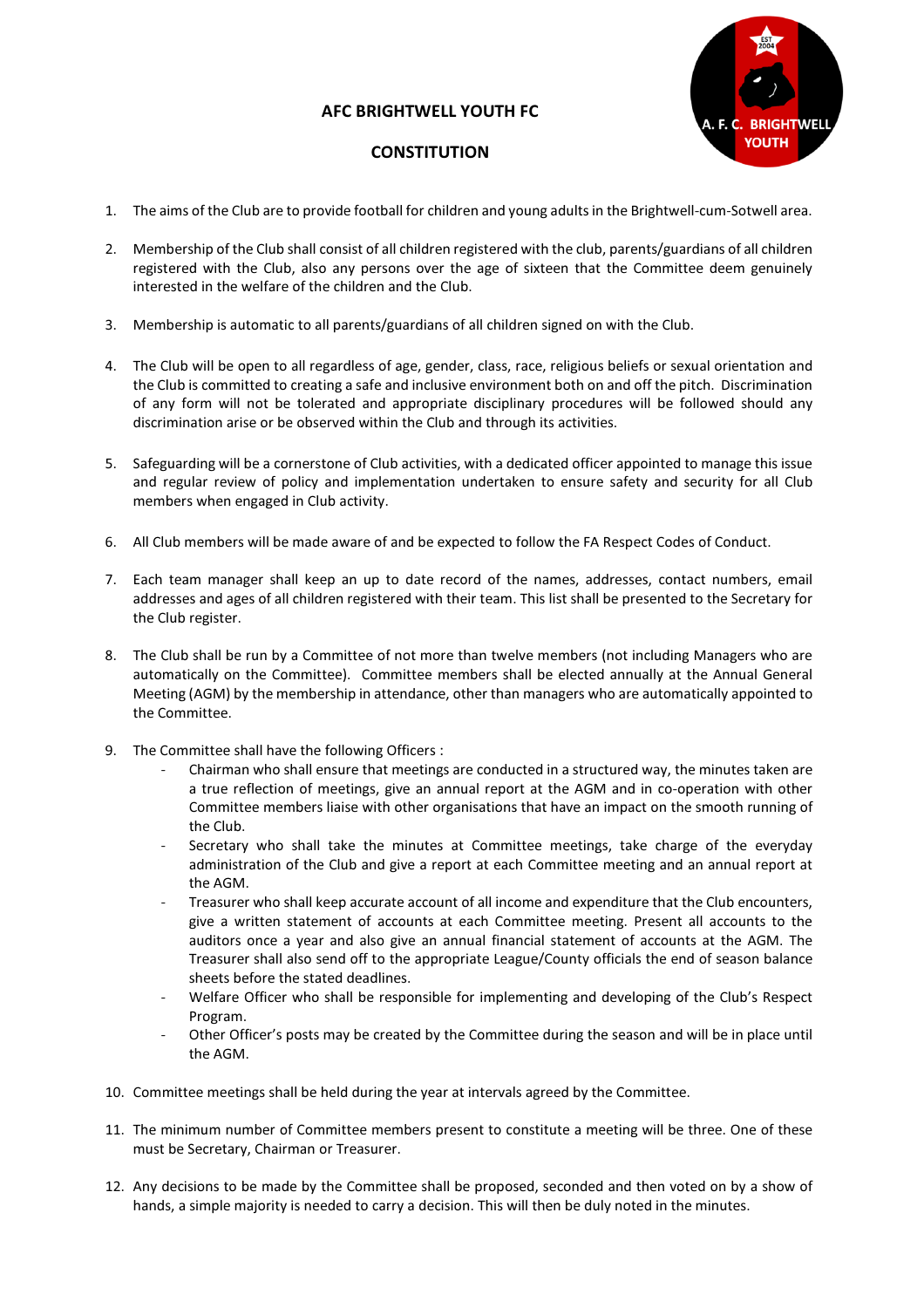- 13. The Committee may appoint persons to run the various teams and other persons to be in charge of sporting activities as necessary.
- 14. The Committee may appoint sub-committees, as it deems necessary, and shall prescribe the sub committee's function and any necessary budget restrictions. All acts and proceedings of any such sub-committee shall be reported to the Committee as soon as possible. No sub-committee shall expend funds of the Club other than in accordance with the budget allocated. Spending over the budget limit must be agreed by the Committee prior to the spend.
- 15. If the Committee become aware of anybody who has done outstanding work on behalf of the Club they may, with that person's consent, appoint him/her to the position of Club President. This post will be held until the AGM, when the situation will be reviewed. This appointment is a titular title only.
- 16. For the AGM, nominations for all posts will be accepted until the time of the election of that post.
- 17. These nominations need to be seconded and entered with the consent of the person nominated. If these conditions are not met the nomination entered is void.
- 18. The AGM shall be held between the last week of April and the last week of July each year and the date/time/venue shall be made known to the membership at least one month prior to the meeting. At the AGM the chair will be taken by the Chairman or in their absence the Secretary or Treasurer of the Club.
- 19. Bank accounts shall be operated in the name of the Club and the Committee shall elect two Committee members to make payments from the Club funds. These signatories shall not be related to each other or be cohabitating. Any payments made must be with the approval of the Committee or in an emergency the approval of the Chairman and signatories.
- 20. An Auditor who is not a Club cheque book signatory shall be elected annually at the AGM to audit the accounts and books of the Club.
- 21. The Committee shall have the power to seek the resignation of any Club member who, in their opinion, performs any act or acts detrimental to the well-being of the Club. If the individual will not resign he/she will be dismissed from the Club by the Committee.
- 22. Any club member (albeit player, manager. Supporter or committee member) who is charged by the League or County with an offence may be questioned by the Committee who, if they so wish, may carry out the following:
	- Issue a written warning to the individual.
	- Fine the individual.
	- Deem the individual unsuitable for all club activities.
	- Ask them to resign in accordance with rule 21.
- 23. If any Club member over the age of sixteen feels that a matter has arisen whereby an Extraordinary General Meeting (EGM) needs to called, they may do so by presenting the Chairman with a petition giving the reason for calling such a meeting signed by at least three Club members. Two weeks' notice is required before this EGM can be held. Any decisions reached at the EGM shall stand until the next AGM. The only matters discussed at this EGM will be those on the petition.
- 24. The financial year shall commence 1st August and end on the 31st July the following year.
- 25. The Club signing on fee and subscriptions for the coming year will be decided by all present at the AGM. The criteria for receiving a trophy and club privileges will also be defined annually at the AGM.
- 26. Any player more than two calendar months in arrears with his/her subscription will be suspended from playing and training until the arrears are paid.
- 27. The funds of the Club shall only be used for the purposes of the Club. No payment shall be made to any persons except as repayment of money properly spent on behalf of the Club.